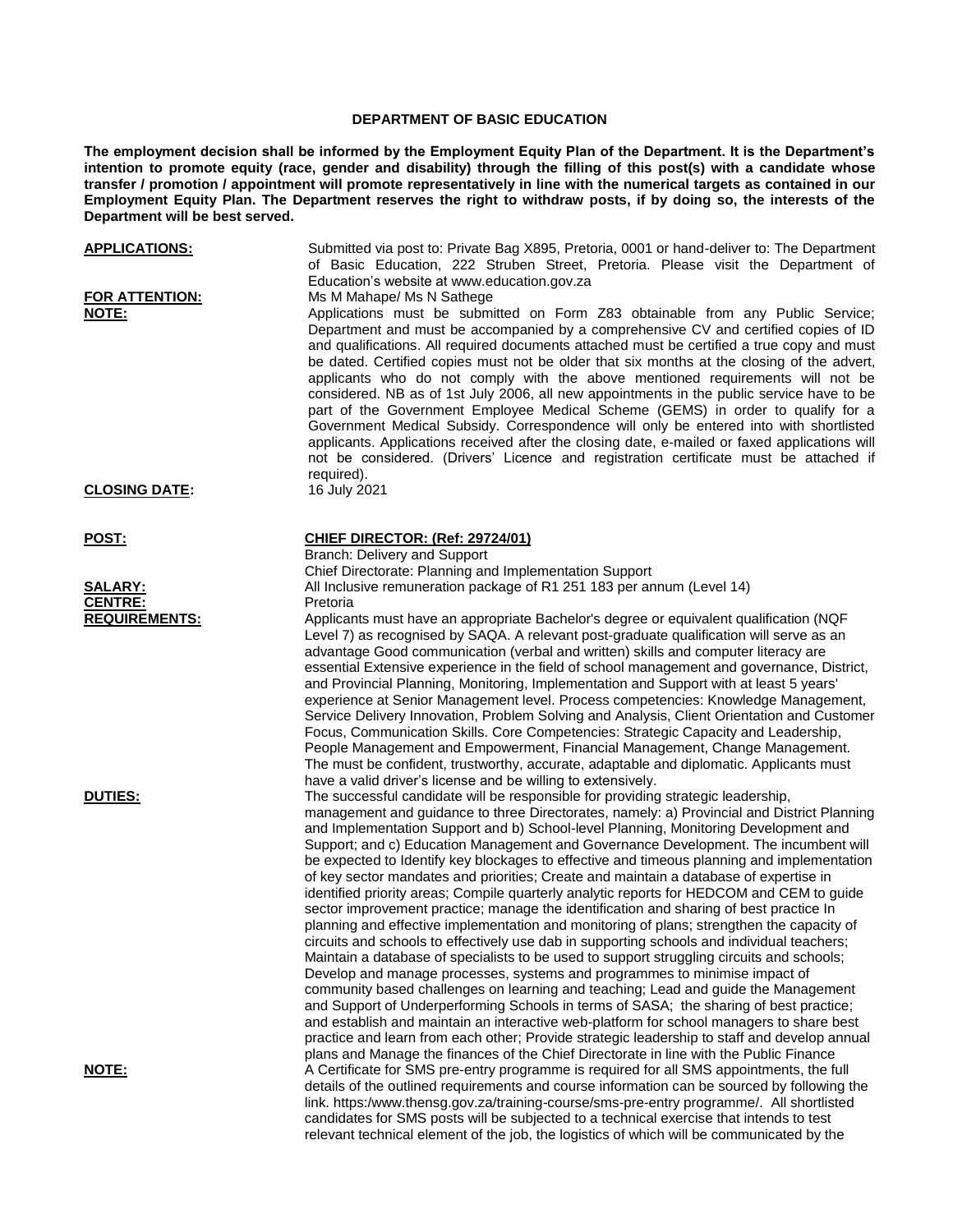| Department. Following the interview and the technical exercise, the selection panel will<br>recommend candidates to attend a generic managerial competency assessment (in<br>compliance with the DPSA Directive on the implementation of competency based<br>assessments). The competency assessment will be testing generic managerial<br>competencies using the mandated DPSA SMS competency assessment tools. The<br>incumbent will have to sign an annual performance agreement as well as annually disclose<br>his/her financial interests and be subjected to a security clearance.<br>Ms M Mahape Tel No: 012 357 3291/Ms N Sathege Tel No: (012) 357 3290                                                                                                                                                                                                                                                                                                                                                                                                              |
|--------------------------------------------------------------------------------------------------------------------------------------------------------------------------------------------------------------------------------------------------------------------------------------------------------------------------------------------------------------------------------------------------------------------------------------------------------------------------------------------------------------------------------------------------------------------------------------------------------------------------------------------------------------------------------------------------------------------------------------------------------------------------------------------------------------------------------------------------------------------------------------------------------------------------------------------------------------------------------------------------------------------------------------------------------------------------------|
|                                                                                                                                                                                                                                                                                                                                                                                                                                                                                                                                                                                                                                                                                                                                                                                                                                                                                                                                                                                                                                                                                |
| <b>CHIEF DIRECTOR: (Ref: 29724/02)</b><br>Branch: Office of the Director-General<br>Chief Directorate: Office of the Director-General Support Services                                                                                                                                                                                                                                                                                                                                                                                                                                                                                                                                                                                                                                                                                                                                                                                                                                                                                                                         |
| All Inclusive remuneration package of R1 251 183 per annum (Level 14)<br>Pretoria                                                                                                                                                                                                                                                                                                                                                                                                                                                                                                                                                                                                                                                                                                                                                                                                                                                                                                                                                                                              |
| An appropriate recognised Bachelor's Degree or an undergraduate qualification (NQF level<br>7) as recognized by SAQA; At least 5 years' experience at senior managerial level.<br>Experience in the Communication field is essential, Process competencies: Knowledge<br>Management, Service Delivery Innovation, Problem Solving and Analysis, Client<br>Orientation and Customer Focus, Communication Skills. Core Competencies: Strategic<br>Capacity and Leadership, People Management and Empowerment, Financial Management,<br>Change management. The candidate must be confident, trustworthy; accurate, adaptable<br>and diplomatic. Applicants must have a valid driver's license and be willing to travel<br>extensively.                                                                                                                                                                                                                                                                                                                                            |
| The successful candidate will be responsible to oversee the administration of the office of<br>the Director-General. Provide general support services to the Director General. Support the<br>Director-General in the execution of his duties, particularly with regards to FOSAD,<br>government clusters, SMM, MMM, HEDCOM, CEM and Parliament. Manage the<br>parliamentary offices in Pretoria and Cape Town during sessions. Manage business<br>processes and workflow in the office of the Director General including an efficient record<br>keeping system. Liaise with the Ministry and other Branches within the Department.<br>Support the Director-General in his monitoring and oversight role in the provinces. Provide<br>strategic support for provincial interventions. Ensure effective liaison and system co-<br>ordination of support services. Manage identified projects for the Director-General.                                                                                                                                                          |
| A Certificate for SMS pre-entry programme is required for all SMS appointments, the full<br>details of the outlined requirements and course information can be sourced by following the<br>link. https:/www.thensg.gov.za/training-course/sms-pre-entry programme/. All shortlisted<br>candidates for SMS posts will be subjected to a technical exercise that intends to test<br>relevant technical element of the job, the logistics of which will be communicated by the<br>Department. Following the interview and the technical exercise, the selection panel will<br>recommend candidates to attend a generic managerial competency assessment (in<br>compliance with the DPSA Directive on the implementation of competency based<br>The competency assessment will be testing generic managerial<br>assessments).<br>competencies using the mandated DPSA SMS competency assessment tools.<br>The<br>incumbent will have to sign an annual performance agreement as well as annually disclose<br>his/her financial interests and be subjected to a security clearance. |
| Ms M Mahape Tel No: 012 357 3291/Ms N Sathege Tel No: (012) 357 3290                                                                                                                                                                                                                                                                                                                                                                                                                                                                                                                                                                                                                                                                                                                                                                                                                                                                                                                                                                                                           |
|                                                                                                                                                                                                                                                                                                                                                                                                                                                                                                                                                                                                                                                                                                                                                                                                                                                                                                                                                                                                                                                                                |
| DIRECTOR: (PUBLIC PRIVATE PARTNERSHIP SECURITY, ASSET AND EVENTS<br><b>MANAGEMENT) (Ref: 29724/03)</b><br>Branch: Finance and Administration<br>Chief Directorate: Financial Management<br>Directorate: Security and Asset Management                                                                                                                                                                                                                                                                                                                                                                                                                                                                                                                                                                                                                                                                                                                                                                                                                                          |
| All Inclusive remuneration package of R1 057 326 per annum (Level 13)                                                                                                                                                                                                                                                                                                                                                                                                                                                                                                                                                                                                                                                                                                                                                                                                                                                                                                                                                                                                          |
| Pretoria                                                                                                                                                                                                                                                                                                                                                                                                                                                                                                                                                                                                                                                                                                                                                                                                                                                                                                                                                                                                                                                                       |
| Applicant must have an appropriate Bachelor's degree or equivalent qualification (NQF<br>Level 7) as recognized by SAQA with at least 5 years' experience at Middle/Senior<br>Managerial level with relevant experience preferably within corporate services. Knowledge<br>in the Management of Public Private Partnership Concession Agreements and procurement<br>processes in Government via National Treasury Regulation 16; Knowledge of asset<br>management in Government; Knowledge of Security policy development and                                                                                                                                                                                                                                                                                                                                                                                                                                                                                                                                                  |
|                                                                                                                                                                                                                                                                                                                                                                                                                                                                                                                                                                                                                                                                                                                                                                                                                                                                                                                                                                                                                                                                                |